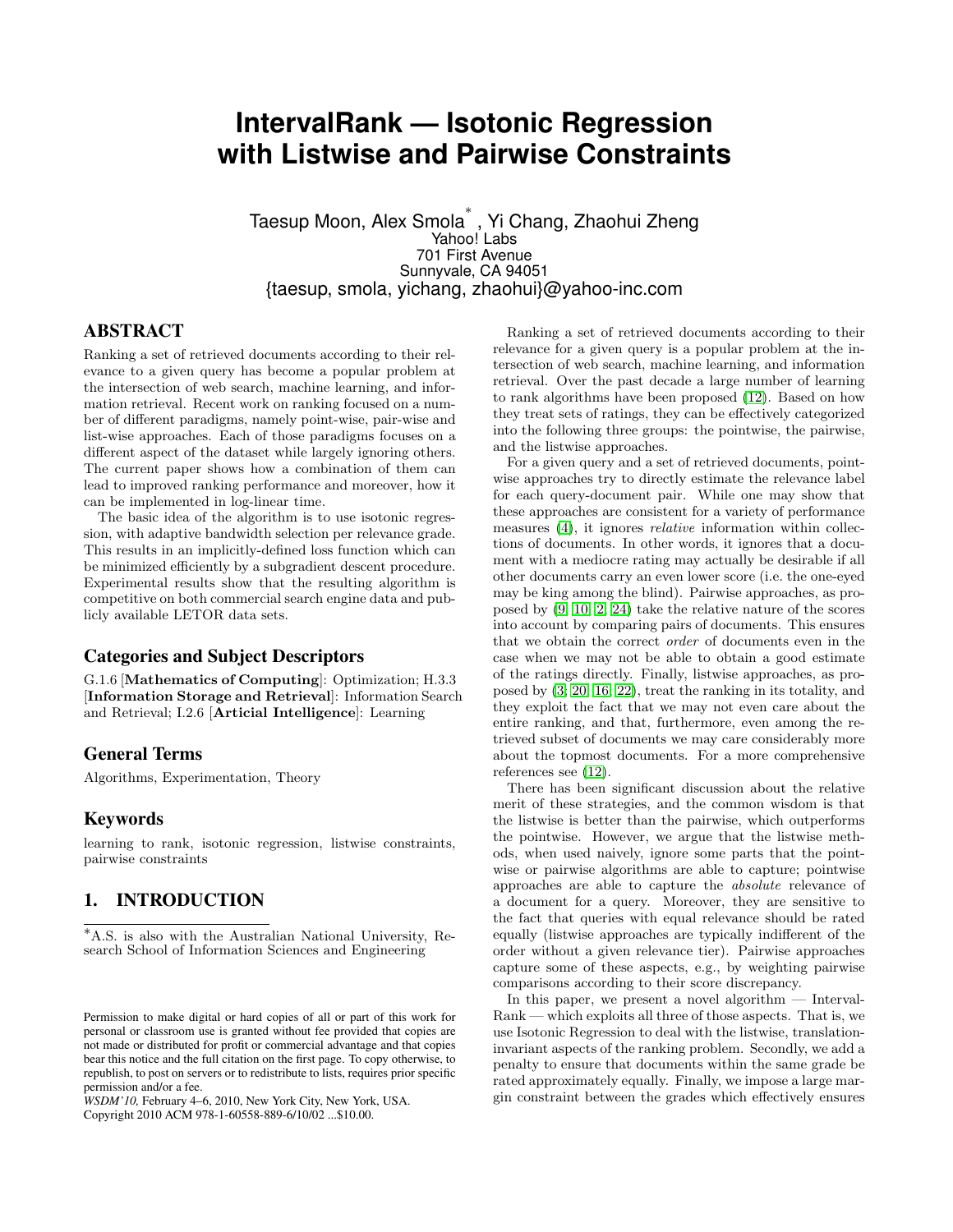that different grades are well separated and thus ratings are obtained in a reliable fashion.

The idea of incorporating all three approaches to design a learning to rank algorithm has also been attempted in [\(21\)](#page-8-3). However, whereas their method is to sequentially vary the focus on the three approaches as the training process goes, we try to incorporate them all at once. Our IntervalRank achieves this by regressing on the pairwise ordinal intervals, which are optimized in a listwise fashion. Size constraints on the intervals ensure that like documents are rated alike. In a departure from previous methods, our loss function is only defined implicitly as the solution of a convex optimization problem. We show that this nontrivial variant of Isotonic Regression can be solved in loglinear time (in the number of relevant documents) even though we are dealing with a dense quadratic program. As we shall see, the key idea is to reformulate the intermediate quadratic program as a smaller program in terms of the boundary variables separating different grades and to use a log-barrier interior point algorithm for the reduced problem. The experimental results on both the commercial search engine data and publicly available LETOR data show that the algorithm is competitive with state-of-the-art algorithms.

The rest of this paper is organized as follows; in Section [2,](#page-1-0) we set notations necessary for the paper and present some preliminary backgrounds for our work. We derive our algorithm IntervalRank in Section [3](#page-2-0) and show how we can implement it efficiently. Two experimental results are given in Section [4](#page-4-0) to support the competitiveness of the Interval-Rank. We conclude the paper in Section [5](#page-7-7) with the key contributions of the paper.

## <span id="page-1-0"></span>2. BACKGROUND

# 2.1 Notation

We assume that we are in a classical learning-to-rank scenario. That is, at training time, we are given a set of queries  $\mathcal{Q} = \{q_1, \ldots, q_Q\}$ . For each query  $q_k$ , we are also given a set of retrieved documents  $D_{q_k} = \{d_{k1}, \ldots, d_{kn_k}\}\$  and associated relevance grades  $G_{q_k} = \{g_{k1}, \ldots, g_{kn_k}\}\$ , where  $n_k$ is the number of documents for query  $q_k$ . The relevance grade  $g_{kj}$  is typically represented by numeric values in  $\mathbb R$  indicating how relevant a document  $d_{kj}$  is to the given query  $q_k$ . For example, the usual editorial relevance judgments of {Bad, Fair, Good,Excellent,Perfect} can be mapped into the grade values  $\{0, 1, 2, 3, 4\}$ , respectively. We will denote by G the set of possible relevance grades. With slight abuse of notation, we will drop the index  $k$  from queries  $q$  and associated documents  $d_{kj}$  whenever the index is obvious or irrelevant (i.e.  $q, d_j, G_q, D_q$ ) to simplify notation.

For a given query  $q$ , we denote by

$$
\mathcal{O}_q \triangleq \{ (d_i, d_j) \in D_q \times D_q : g_i > g_j \} \text{ and}
$$
  

$$
\mathcal{T}_q \triangleq \{ (d_i, d_j) \in D_q \times D_q : g_i = g_j \}
$$

the set of ordered relevance pairs and tied relevance pairs, respectively, generated from the retrieved document set  $D_q$ . Moreover, we denote by

$$
S_g \triangleq \{i : d_i \in D_q, g_i = g\} \tag{1}
$$

the set of indices of documents in  $D_q$  with grade g. We associate a numeric target  $y_g \in \mathbb{R}$  with every  $g \in \mathcal{G}$ . For instance, we may set  $y_0 = 0$ ,  $y_1 = 0.5$ ,  $y_2 = 3$ ,  $y_3 = 7$ , and  $y_4 = 10$  for  $\mathcal{G} = \{0, 1, 2, 3, 4\}$ . Alternatively we might choose  $y_g = 2^g - 1$  for  $g \in \mathcal{G}$ . Finally,

$$
\Delta_{g+1,g}\triangleq y_{g+1}-y_g
$$

represents the label margin between grades q and  $q + 1$ . Whenever clear from the context we denote by  $y_i$  the numeric target associated with document  $d_i$  and by  $\Delta_{ij}$  the label margin between documents  $d_i$  and  $d_j$ .

We assume that each query-document pair  $(q_k, d_{kj})$ , where  $d_{kj} \in D_{q_k}$ , is represented as a feature vector  $x_{kj} \in \mathbb{R}^p$ . Again, when the context is clear, we will drop the index  $k$ for brevity. The ranking function is denoted by  $f : \mathbb{R}^p \to \mathbb{R}$ . At test time, the ranking function produces a set of scores for the corresponding retrieved documents, and the ranking of documents for a given query is determined by sorting the documents in terms of the scores. Discounted Cumulative Gain (NDCG) and Mean Average Precision (MAP) are commonly used metrics that measure the quality of ranked list, of which definitions will be given in Section [4.](#page-4-0)

## 2.2 Inference

As common in the supervised learning, the estimation problem is often cast as one of the (regularized) risk minimization problem. That is, we assume that we have some loss function

$$
l: \mathbb{R}^{2n} \to \mathbb{R}_0^+ \tag{2}
$$

which scores the performance of  $f(x)$  relative to the numerical targets y via  $l({f(x_1),..., f(x_n)}, {y_1,..., y_n})$ . For convenience, we use the shorthand

$$
l(f, x_k, y_k) := l(\{f(x_{k1}), \ldots, f(x_{kn_k})\}, \{y_{k1}, \ldots, y_{kn_k}\})
$$

to denote the loss function applied to the  $n_k$  query-document collections and the regression targets for query  $q_k$ . Inference is then carried out by (regularized) empirical risk minimization, that is, by finding some  $f$  which minimizes

$$
R[f] := \frac{1}{Q} \sum_{k=1}^{Q} l(f, x_k, y_k) + \lambda \Omega[f].
$$

Here  $\Omega[f]$  is an (optional) regularization term with regularization constant  $\lambda \geq 0$ , and the first term denotes the average performance of the ranking function  $f$  on the aforementioned training set. One may show that under fairly general conditions [\(19\)](#page-8-4), minimization of a regularized risk term will produce a minimizer f which has good performance on the unseen data (in our case, queries and documents which one might expect to see in the deployed system).

Some of the key questions arising from the regularized risk minimization problem in the context of ranking are a) how to choose a suitable loss function  $l$ , b) how to find a flexible enough function class containing  $f$ , and c) how to solve the resulting optimization problem. It is the first of the three questions that this paper contributes to. For completeness, we discuss b) and c) briefly.

#### <span id="page-1-1"></span>2.3 Functional gradient descent

<span id="page-1-2"></span>The problem of minimizing  $R[f]$  has been addressed in a number of different contexts. For instance, we can treat this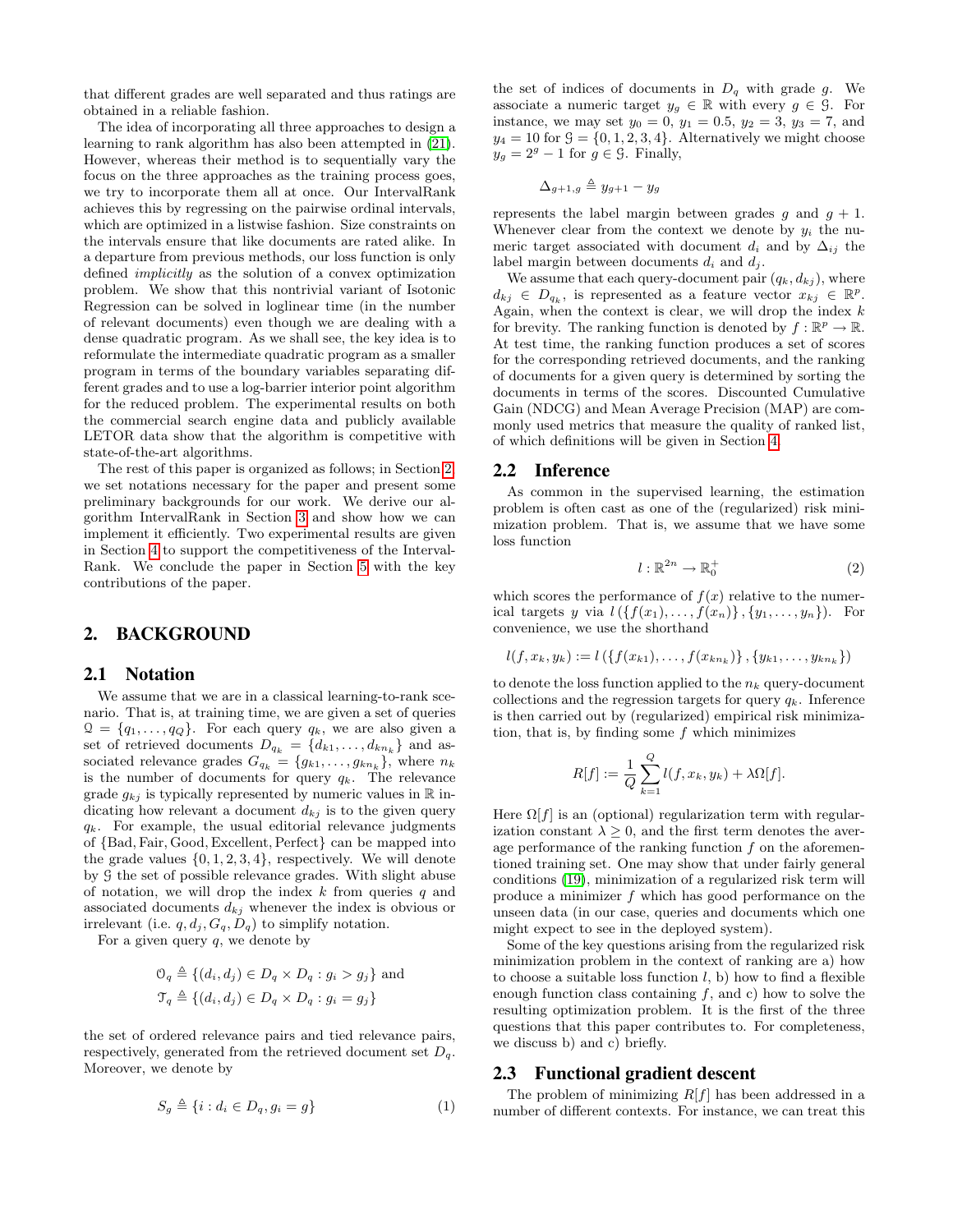as a convex minimization problem and use subgradient procedures [\(15;](#page-7-8) [5\)](#page-7-9). This works whenever the objective function itself is convex, and derivatives can be computed efficiently. Similar procedures can be applied to smooth proxies of the ranking performances [\(2\)](#page-7-4).

For the purpose of this paper, we adopt a functional gradient descent representation [\(8;](#page-7-10) [14;](#page-7-11) [7\)](#page-7-12). This allows us to deal efficiently with cases where the function class  $\mathcal F$  containing  $f$  is not explicitly available, but, rather, where we are able to draw functions from the class which are well correlated with the functional derivative of  $R[f]$ . This allows us to minimize  $R[f]$  within function classes which are implicitly defined as convex combinations of some "weak learner" (i.e. the function class defining the generators of the convex set), such as decision trees.

| <b>Algorithm 1</b> Functional gradient descent |  |  |  |  |
|------------------------------------------------|--|--|--|--|
|------------------------------------------------|--|--|--|--|

<span id="page-2-1"></span>**Require:** Training examples  $\{(x_i, y_i)\}_{i=1}^n$ **Ensure:**  $f^*$  that minimizes  $R[f]$ initialize  $f = f_0 \in \mathcal{F}$ repeat Compute functional gradient  $g_i = \frac{\partial R[f(x_i)]}{\partial f(x_i)}$  $\frac{\partial f(x_i)}{\partial f(x_i)}, \quad i = 1, \ldots, n$ Find  $h \in \mathcal{F}$  via weak learner that is well correlated with

 $g \in \mathbb{R}^n$ Update  $f \leftarrow f - \nu h$ until converged

Algorithm [1](#page-2-1) describes how to obtain a functional gradient at every step. For notational brevity, we simplified the indices of the examples to  $i = 1, \ldots, n$  above. Subsequently we compute a regression tree  $h$  that is well correlated with the current functional gradient  $g$  (i.e. we use the componentwise derivatives as regression targets). Finally, we update f by moving  $\nu \in (0,1)$  into the direction of the current gradient. More sophisticated variants of this procedure are possible. For instance, we may replace  $g$  by an update estimate computed by a (non)convex second order optimization procedure such as LBFGS [\(11\)](#page-7-13).

# <span id="page-2-0"></span>3. INTERVALRANK

The IntervalRank defines an implicit loss function as a convex optimization problem and applies the functional gradient descent as described in Section [2.3.](#page-1-1) A nontrivial step of such formulation is to compute the functional gradient of the loss function. Section [3.1](#page-2-2) describes how we define the loss function via the optimization problem in detail and proves that the solution of the optimization problem is equivalent to the functional gradient of the loss function. Then, Section [3.2](#page-3-0) ∼ Section [3.4](#page-4-1) elaborate how we can solve the optimization problem efficiently by reducing the number of the optimization variables, efficiently evaluating the objective function of the optimization problem, and applying the logarithmic barrier interior point method. Finally, Section [3.5](#page-4-2) shows that we can also easily add the pointwise loss function to our loss function.

#### <span id="page-2-2"></span>3.1 Loss Functions

We begin our analysis by discussing isotonic regression as proposed by [\(25\)](#page-8-5). From now on, we will only consider a

single query q since all the procedures can be easily parallelized. The key idea in isotonic regression ranking is to estimate the document grades up to a constant (latent variable) offset. This takes into account that it is the relative order of the documents that are being retrieved that matters for ranking performance. The corresponding loss function can be written as

$$
l(f, x, y) := \min_{w \in \mathbb{R}} \frac{1}{2} \sum_{i=1}^{n} (y_i - f(x_i) + w)^2.
$$
 (3)

While this is desirable in its own right, it misses an important part of the ranking problem, namely that individual category labels should be well separated. This is achieved by defining

<span id="page-2-4"></span><span id="page-2-3"></span>
$$
l(f, x, y) := \frac{1}{2} ||\delta^*||_2^2
$$
 (4)

where  $\delta^* \in \mathbb{R}^n$  solves the optimization problem

$$
\underset{\delta \in \mathbb{R}^n}{\text{minimize}} \frac{1}{2} \left\| \delta \right\|_2^2 \tag{5}
$$

subject to  $f(x_i) + \delta_i - f(x_j) - \delta_j \geq \Delta_{ij}$  for  $(i, j) \in \mathcal{O}_q$ 

That is, the loss function [\(4\)](#page-2-3) measures the minimal norm of the offset vector  $\delta \in \mathbb{R}^n$  we need to apply to  $f(x_1), \ldots, f(x_n)$ such that the list of shifted scores are consistent with the pairwise target label margins  $\{\Delta_{ij} : (i,j) \in \mathcal{O}_q\}$ . Note that this is a listwise optimization with pairwise constraints.

A naive approach to solve the optimization problem [\(5\)](#page-2-4) would be at least cubic in terms of the number of variables used: The number of constraints encoded in  $O_q$  is typically quadratic in the number of documents  $n$ . Taking into account of the sparsity of the constraint matrix, an efficient brute force solution of the resulting quadratic program would require at least  $O(n^3)$  operations to compute the reduced Karush-Kuhn-Tucker system [\(18\)](#page-7-14), and thus, solving [\(5\)](#page-2-4) has at least cubic cost. We shall see in Section [3.2](#page-3-0) that efficient variable reduction and reordering can reduce this to  $O(n \log n) \cos t$ .

Before we do so, let us extend the objective function in two ways; firstly, the pairwise constraints ignore the fact that documents with equal relevance scores  $y_i$  should lead to ratings  $f(x_i)$  which are also close. This can be addressed by a parameter-tying constraint on  $\mathcal{T}_q$ . Secondly, while a separation by  $\Delta_{ij}$  is desirable, it may not always be entirely achievable. Hence, we relax the separation constraint by adding another slack variable. This leads to the following loss function: Define l as in [\(4\)](#page-2-3) where  $\delta^* \in \mathbb{R}^n$  solves

<span id="page-2-5"></span>
$$
\underset{\delta,\epsilon,\xi}{\text{minimize}} \ \frac{1}{2} \left\| \delta \right\|_{2}^{2} + \frac{\lambda_{1}}{2} \left\| \epsilon \right\|_{2}^{2} + \frac{\lambda_{2}}{2} \left\| \xi \right\|_{2}^{2} \tag{6}
$$

subject to 
$$
f(x_i) + \delta_i - f(x_j) - \delta_j \ge \Delta_{ij} - \epsilon_{g_i}
$$
 for  $(i, j) \in \mathcal{O}_q$   
\n $|f(x_i) + \delta_i - f(x_j) - \delta_j| \le \xi_{g_i}$  for  $(i, j) \in \mathcal{T}_q$ 

Note that we only need to enforce adjacent constraints for intervals since they automatically enforce the larger-range constraints, hence the vector  $\epsilon \in \mathbb{R}^{|S|-1}$  rather than matrixvalued variable. The relaxation  $\epsilon$  takes care of overly optimistic separation requirements  $\Delta_{ij}$ . Moreover, the addition of the constraint on  $\mathcal{T}_q$  and the slack variables  $\xi \in \mathbb{R}^{|S|}$  ensures that ratings of the same score are tightly packed.

For the sake of using the functional gradient descent method as in Section [2.3,](#page-1-1) we need to compute the gradient of the loss function  $(4)$  with respect to f. In other words, we need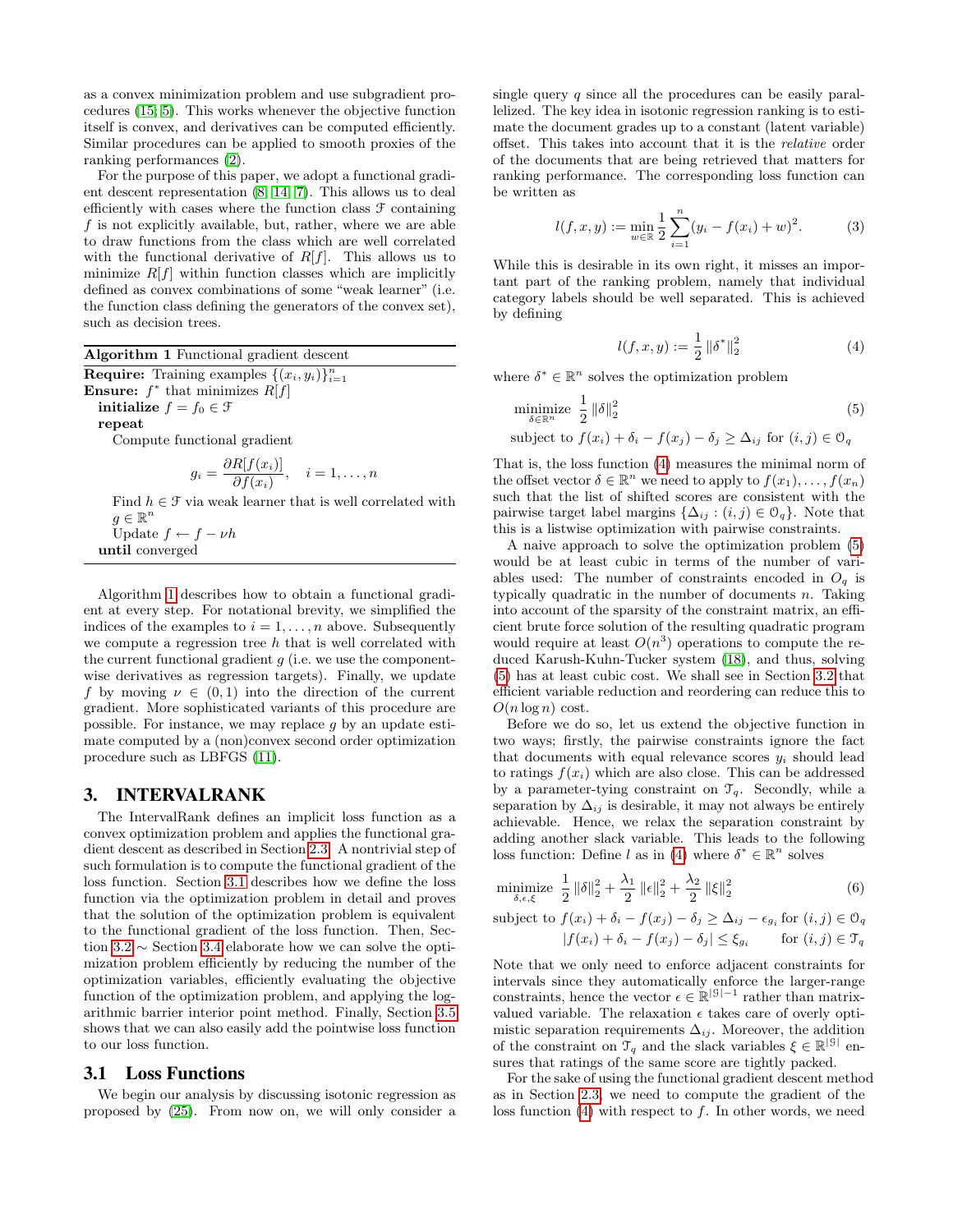to compute the gradient of the minimum of the objective function  $(6)$  with respect to f, which requires the following stability result from convex duality, e.g. [\(1,](#page-7-15) Section 5.6.3):

Lemma 1 Consider the convex minimization problem (F and  $c_i$  are convex functions)

$$
\min_{x} \text{size } F(x) \tag{7}
$$

$$
subject to c_i(x) \le z_i \text{ for all } i \tag{8}
$$

and let  $\Lambda_i$  be the Lagrange multipliers associated with  $c_i$ . Moreover, let  $x^*(z)$ ,  $\Lambda^*(z)$  be the solution and Lagrange multipliers associated with z. Then, if strong duality holds and  $F(x^*(z))$  is differentiable, we have  $\partial_z F(x^*(z)) = -\Lambda^*(z)$ .

#### **Lemma 2** The gradient of the loss satisfies  $\partial_f l(f, x, y) = \delta$ .

PROOF. We begin by writing out the Lagrange function of [\(6\)](#page-2-5). In order to obtain linear constraints we replace the absolute value function by a pair of constraints, i.e.  $|a| \leq b$ transforms into  $a \leq b$  and  $-a \leq b$ . This yields

$$
L(\delta, \epsilon, \xi, \Lambda) = \frac{1}{2} ||\delta||_2^2 + \frac{\lambda_1}{2} ||\epsilon||_2^2 + \frac{\lambda_2}{2} ||\xi||_2^2
$$
  
- 
$$
\sum_{i,j \in \mathcal{O}_q} \Lambda_{ij} [\Delta_{ij} - \epsilon_{g_i} - f(x_i) - \delta_i + f(x_j) + \delta_j]
$$
  
- 
$$
\sum_{i,j \in \mathcal{T}_q} \Lambda_{ij} [f(x_i) + \delta_i - f(x_j) - \delta_j - \xi_{g_i}]
$$
  
- 
$$
\sum_{i,j \in \mathcal{T}_q} \bar{\Lambda}_{ij} [-f(x_i) - \delta_i + f(x_j) + \delta_j - \xi_{g_i}]
$$

For a suitably chosen matrix  $A$  and an offset vector  $b$  the terms in  $\Lambda$  (and  $\bar{\Lambda}$ ) can be subsumed by the expression  $\Lambda^{\top}[b + A(f + \delta, \epsilon, \xi)]$  which leads to

$$
L = \frac{1}{2} ||\delta||_2^2 + \frac{\lambda_1}{2} ||\epsilon||_2^2 + \frac{\lambda_2}{2} ||\xi||_2^2 - \Lambda^{\top} [b + A(f + \delta, \epsilon, \xi)]
$$

Now denote by  $A_f$  the upper slice of A pertaining to  $f + \delta$ . First order optimality conditions require that

$$
\partial_{\delta}L = \delta - A_f^{\top} \Lambda = 0
$$
 and hence  $\delta = A_f^{\top} \Lambda$ .

If we were to change  $f$  by an infinitesimal amount  $df$ , the constraints of the optimization problem would change by  $A_f df$ . Since the objective function is quadratic and strongly convex and all constraints are linear we may apply Lemma [1.](#page-3-1) It states that the change in the objective function is given by  $\Lambda^\top A_f df$  and therefore by  $\delta^\top df$ . This proves the claim that  $\delta$  is the variational derivative with respect to f.  $\Box$ 

This result is surprising since it implies that in the first order, changes in f are directly reflected in  $\delta$ . It also means that computing gradients is as simple as solving the optimization problem itself. Note that for more general convex penalties  $\Omega[\delta]$  instead of  $\frac{1}{2} ||\delta||^2$ , the connection is somewhat more complex. The condition  $\delta = A_f^{\top} \Lambda$  is replaced by

$$
\partial_{\delta}\Omega[\delta] = A_f^{\top}\Lambda.
$$

This leads to the gradient  $\partial_{\delta} \Omega[\delta]$ . We believe that implicitly defined loss functions constitute a fertile field of research, as long as they are computationally accessible for estimation.

# <span id="page-3-0"></span>3.2 Variable Reduction

<span id="page-3-1"></span>The key trick to an efficient solution of the Quadratic Program [\(6\)](#page-2-5) is to eliminate all but the boundary variables between different grades such that, regardless of the size of the initial optimization problem, we have a smaller subproblem which only scales with the number of different grades. Without loss of generality, we assume that there exists at least one document for all the relevance grades in the training data. If this were not the case, we could simply drop the corresponding value  $y_i$  from the problem and obtain an identical problem with a smaller number of relevance grades.

The key observation when solving [\(6\)](#page-2-5) is that we may rewrite the constraints such that the boundaries between different grades are explicitly specified.

**Lemma 3** For fixed slack variables  $\epsilon$  and  $\xi$ , let  $P_1(\epsilon, \xi)$  and  $P_2(\epsilon, \xi)$  be polyhedra, where  $P_1$  and  $P_2$  are defined via

$$
P_1(\epsilon, \xi) = \left\{ z \in \mathbb{R}^n : z_i - z_j \ge \Delta_{ij} - \epsilon_{g_i} \text{ for all } (i, j) \in \mathcal{O}_q, |z_i - z_j| \le \xi_{g_i} \text{ for all } (i, j) \in \mathcal{T}_q \right\}
$$
  

$$
P_2(\epsilon, \xi) = \left\{ z \in \mathbb{R}^n, l \in \mathbb{R}^{|\mathcal{S}|}, u \in \mathbb{R}^{|\mathcal{S}|} : z_i \in [l_{g_i}, u_{g_i}] \text{ for all } 1 \le i \le n, l_g \le u_g \le l_g + \xi_g \text{ for all } g \in \mathcal{G}, l_{g+1} - u_g \ge \Delta_{g+1,g} - \epsilon_g \text{ for all } g \in \mathcal{G} \setminus \{g_{\text{max}}\} \right\},
$$

where  $g_{\text{max}} \triangleq \max\{g : g \in \mathcal{G}\}\$ . Then the projection of  $P_2$ onto its first n coordinates is equivalent to  $P_1$ .

PROOF. For any  $z \in P_1$  we define  $l_g := \min_{i:y_i=g} z_i$  and  $u_g := \max_{i:y_i=g} z_i$ . Since, in particular, the extremes satisfy the conditions of  $P_1$ , hence they also satisfy the conditions of  $P_2$ . Likewise, for any  $(z, l, u) \in P_2$  the conditions on z are equivalent to those in  $P_1$ . The projection preserves this property.  $\Box$ 

Lemma 4 The optimization problems arising by replacing the constraints  $P_1$  in [\(6\)](#page-2-5) by  $P_2$  are equivalent.

PROOF. The objective functions match, and the projection of  $P_2$  onto  $\mathbb{R}^n$  equals  $P_1$  if we define  $z_i = f(x_i) - \delta_i$ .

The reason for introducing  $P_2$  is that we may now eliminate  $\delta$  entirely from the optimization problem since we are able to express the problem in terms of the boundaries be-tween different grades. First, recall [\(1\)](#page-1-2) that  $S<sub>g</sub>$  stands for the set of indices of all documents with grade g. Also, from now on, let  $f_i \triangleq f(x_i)$ . Then, we have following theorem.

**Theorem 5** The optimization problem  $(6)$  is equivalent to the following problem:

<span id="page-3-2"></span>
$$
\begin{aligned}\n\min_{l,u,\epsilon,\xi} \min_{\xi} & \frac{1}{2} \sum_{g \in \mathcal{G}} \sum_{i \in S_g} \left[ (l_g - f_i)_+^2 + (f_i - u_g)_+^2 \right] \\
& + \frac{\lambda_1}{2} \|\epsilon\|_2^2 + \frac{\lambda_2}{2} \|\xi\|_2^2 \\
\text{subject to} \quad l_g \le u_g \le l_g + \xi_g, \ \forall g \in \mathcal{G} \\
& l_{g+1} - u_g \ge \Delta_{g+1,g} - \epsilon_g, \ \forall g \in \mathcal{G} \setminus \{g_{\text{max}}\}\n\end{aligned}
$$

where  $(\eta)_+ \triangleq \max(0, \eta)$ , and  $l \in \mathbb{R}^{|S|}$ ,  $u \in \mathbb{R}^{|S|}$ . Moreover,  $\delta \in \mathbb{R}^n$  is given by  $\delta_i = f_i - \max(l_{g_i}, \min(u_{g_i}, f_i)).$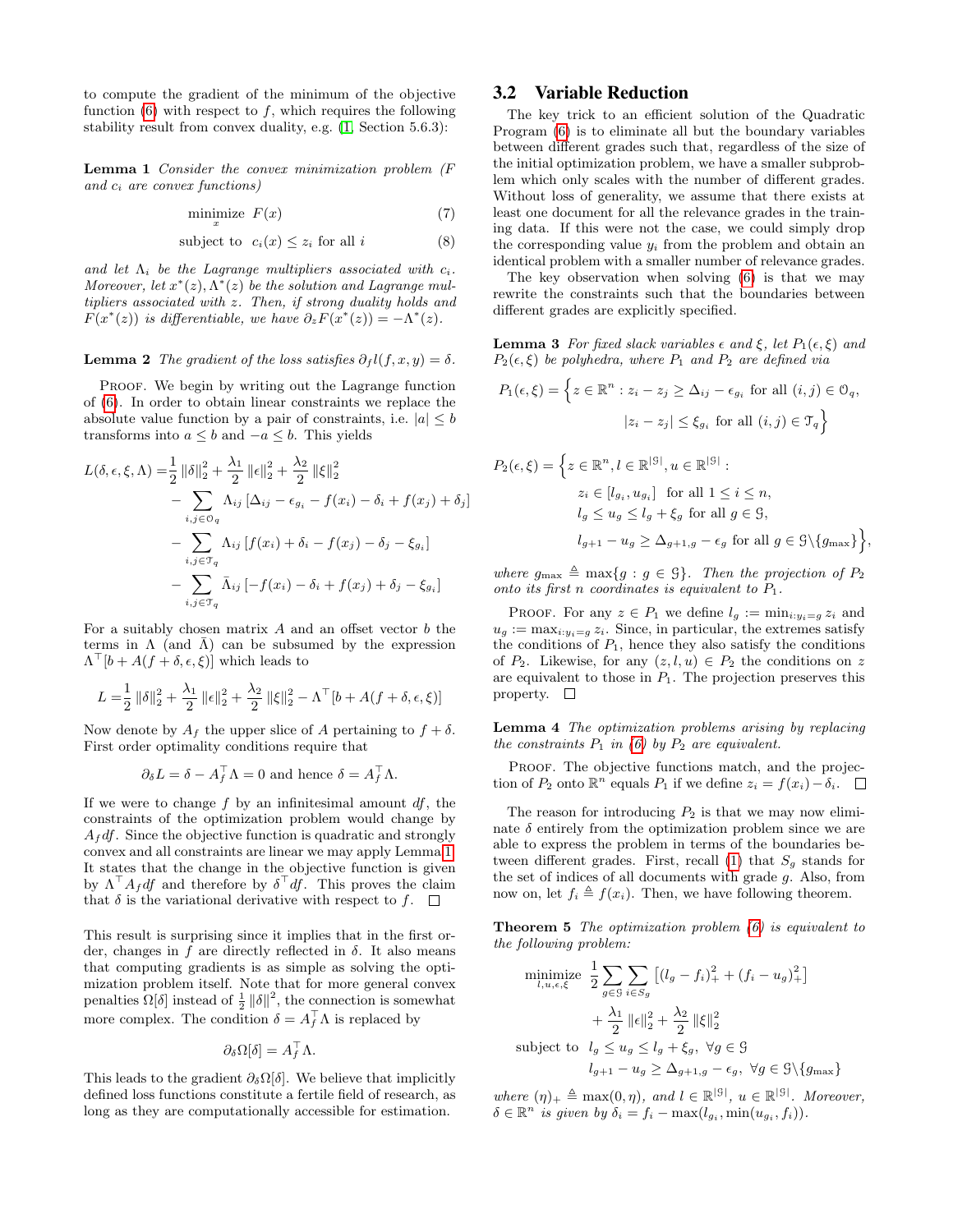PROOF. Since on  $P_2(\epsilon, \xi)$  the constraints in terms of  $\delta_i =$  $f_i - z_i$  decouple, we can see that the optimization problems in delta are solved by  $\delta_i = f_i - \max(l, \min(u, f_i))$ . Plugging this value into the objective function yields  $(l_{g_i} - f_i)_+^2 + (f_i - f_i)_+^2$  $(u_{g_i})^2_+$ , which proves the theorem.

The benefit of Theorem [5](#page-3-2) is that we now have a reduced optimization problem in  $4|S| - 1$  variables with simple neighboring constraints (between adjacent grades) rather than  $n + 2|S| - 1$  variables and considerably more complicated constraints.

## 3.3 Computing the objective function

To solve the optimization problem of Theorem [5,](#page-3-2) e.g., by means of a logarithmic barrier function, we need to be able to compute values and gradients of the objective function cheaply. A naive implementation would require  $O(n)$  operations, since we need to carry out a sum over  $O(n)$  terms. A more efficient strategy is to sort the values  $\{f_i : i \in S_q\}$  for each  $g \in \mathcal{G}$  once (this costs  $O(n \log n)$  operations in Quick-Sort), and then, simply perform a lookup to decide for which set of  $f_i$  the terms  $(l_g - f_i)_+^2$  or  $(f_i - u_g)_+^2$  are nonzero. It works as follows:

Assume that the documents  $\{f_i : i \in S_g\}$  with grade g are sorted in the ascending order. Then, define the linear and quadratic partial sums for grade g as

$$
L_{gi} := \sum_{j=1}^{i} f_j \quad \text{and} \quad Q_{gi} := \sum_{j=1}^{i} f_j^2 \quad (9)
$$

for  $i = 1, \ldots, |S_g|$ , which can be computed in  $O(n)$  time and  $O(n)$  space. Denote by  $a_g \triangleq \max\{i : f_i \leq l_g\}$  and  $b_q \triangleq \min\{i : f_i \geq u_q\}$  the indices of the largest and smallest elements  $f_i$  exceeding  $l_q$  and  $u_q$ , respectively. Then, for grade g, we can write

$$
\frac{1}{2} \sum_{i \in S_g} (l_g - f_i)_+^2
$$
\n
$$
= \frac{1}{2} \sum_{i \in S_g} (l_g^2 + f_i^2 - 2l_g f_i) \mathbf{1} \{ f_i \le l_g \} \tag{10}
$$
\n
$$
= \frac{1}{2} a_g l_g^2 + \frac{1}{2} Q_{g, a_g} - l_g L_{g, a_g},
$$

where  $1\{f_i \leq l_g\}$  in [\(10\)](#page-4-3) is 1 if  $f_i \leq l_g$ , and 0 otherwise. A similar partial sum can be computed with regard to the upper boundary. This sum now only contains as many terms as we have different grades. An initial lookup to construct  $a_g$  and  $b_g$  costs at most log n time. Subsequent lookups are likely to be  $O(1)$  since at every optimization step we will adjust  $l$  and  $u$  only slightly, so it is unlikely that the indices will change by more than one or two at a time. In the same fashion we can compute gradients with respect to  $l$  and  $u$ .

This means that up to a negligible  $O(n \log n)$  expense to sort the values  $f_i$  initially, all other operations are  $O(\log n)$ or  $O(1)$  respectively, thus greatly reducing the computational cost of the optimization procedure making it virtually independent of the number of documents involved. Such an algorithm makes the implementation of loss functions such as those defined via [\(6\)](#page-2-5) possible in the first place: this is the reason why [\(25\)](#page-8-5) only consider the Isotonic Regression problem without the constraint  $|f(x_i) + \delta_i - f(x_j) - \delta_j| \leq \xi_{g_i}$ for  $(i, j) \in \mathcal{T}_q$  since this reduced optimization problem can be solved more efficiently, albeit with reduced ranking performance.

# <span id="page-4-1"></span>3.4 Logarithmic Barrier

For completeness we briefly describe the basic log-barrier template for constrained convex optimization:

| <b>Algorithm 2</b> Logarithmic Barrier                                                                                                                                                                                                        |
|-----------------------------------------------------------------------------------------------------------------------------------------------------------------------------------------------------------------------------------------------|
| <b>initialize</b> feasible parameters $l, u, \epsilon, \xi$                                                                                                                                                                                   |
| for $\mu = 1$ step: $\mu \leftarrow 2\mu$ end: $\mu > 100$ do                                                                                                                                                                                 |
| Minimize objective function with constraints added via                                                                                                                                                                                        |
| $\frac{1}{2}\sum_{i}\sum_{j}\left[(l_{g}-f_{i})_{+}^{2}+(f_{i}-u_{g})_{+}^{2}\right]+\frac{\lambda_{1}}{2}\left\Vert \epsilon\right\Vert _{2}^{2}+\frac{\lambda_{2}}{2}\left\Vert \xi\right\Vert _{2}^{2}$<br>$q \in \mathcal{G}$ $i \in S_q$ |
| $-\mu^{-1}\sum \log(u_g - l_g) + \log(l_g + \xi_g - u_g)$<br>$q \in \mathcal{G}$                                                                                                                                                              |
| $-\mu^{-1}$ $\sum \log(l_{g+1}-u_g-\Delta_{g+1,g}-\epsilon_g)$<br>$g \in \mathcal{G} \setminus \{g_{\max}\}\$                                                                                                                                 |
| end for                                                                                                                                                                                                                                       |

The inner loop of the optimization algorithm proceeds by using conjugate gradient descent with line search which is run until approximate convergence is achieved (we do not need to run it to full convergence since we keep on adjusting  $\mu$  during the process of the optimization procedure). Note that there is no need to optimize the problem to high precision (i.e. very large  $\mu$ ) — a smaller  $\mu$  imposes an additional benefit for having even larger separation between the grades than required by  $\Delta_{ij}$  and  $\epsilon$ .

# <span id="page-4-2"></span>3.5 Adding a Pointwise Loss

Besides the pairwise and effectively listwise constraints on the scores it is easy to add pointwise regression loss to the objective function. This ensures that we obtain a calibration that is correct in absolute terms. Since gradients are additive, it is straightforward to add this to the listwise loss function as it stands. Hence we have

$$
l(f, x, y) = l_{\text{listwise}}(f, x, y) + \frac{\lambda_3}{2} ||y - f(x)||_2^2 \quad (11)
$$

<span id="page-4-3"></span>While the changes effected by the pointwise loss are not massive (it constitutes a consistent loss function in its own right, though), adding a score calibration exploits information that is not exploited by the listwise loss functions discussed in Section [3.1.](#page-2-2)

## <span id="page-4-0"></span>4. EXPERIMENTAL EVALUATION

We established in the previous section that a combined point and listwise loss function which ensures a large margin between ratings can be implemented efficiently. We now demonstrate that our loss function works well in practice, outperforming the state of the art on a number of datasets both public (Letor 3.0 OHSUMED) and proprietary (commercial search engine).

Two types of experiments are required to corroborate our claims: firstly, we show that the combined loss function composed of a listwise and a pointwise score outperforms the listwise-only loss function. Secondly, we show that our loss function outperforms competing approaches.

#### 4.1 Performance Metrics

For comparison purposes we use a number of performance metrics — the Discounted Cumulative Gain@k (NDCG@k), the Precision@k (P@k), and the Mean Average Precision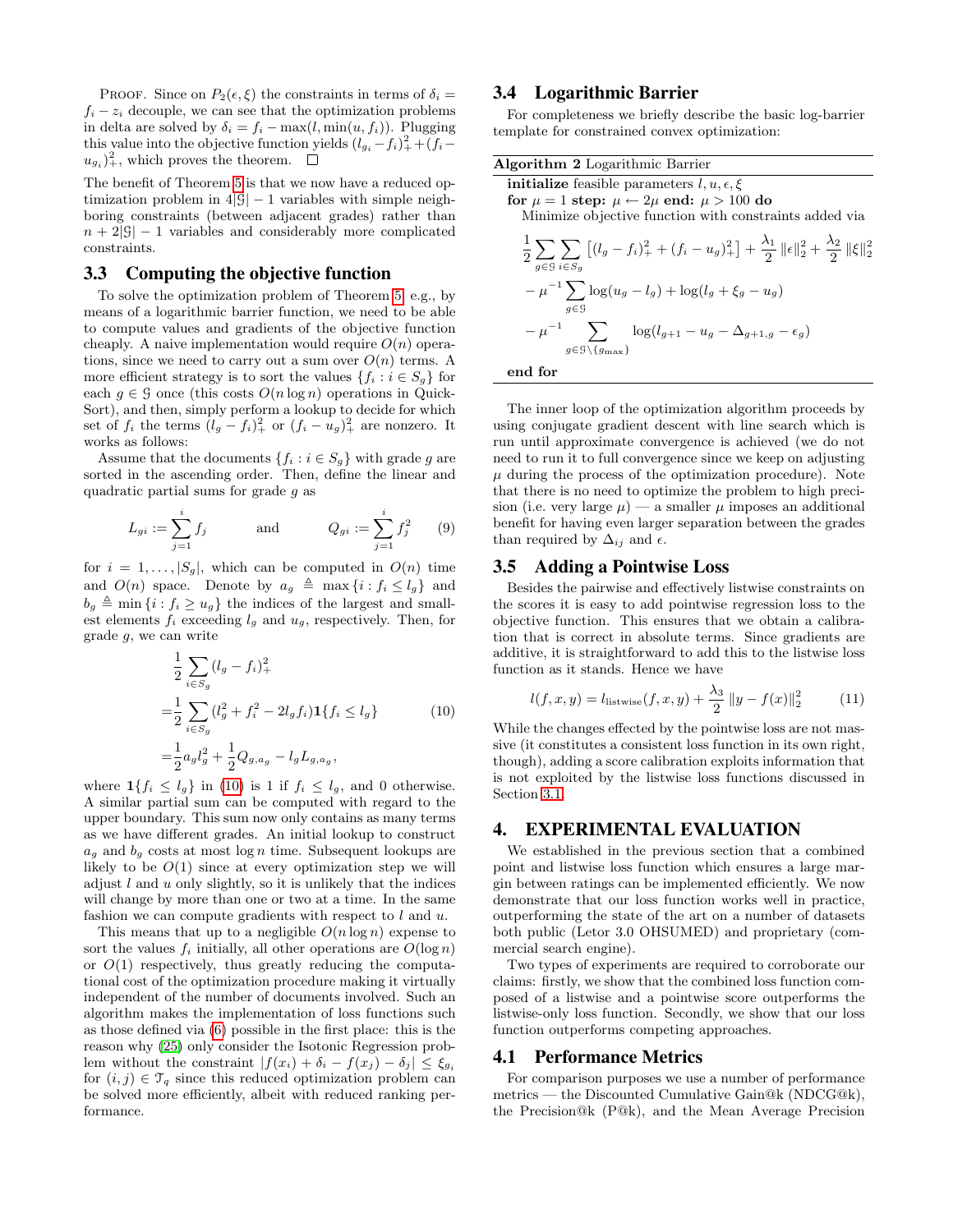(MAP). These three metrics tend to provide a rich representation of what matters in editorially annotated ranking problems. For conciseness we give a brief definition of the metrics below. We use  $r$  to denote the ranks of the documents after the scoring function  $f$  has been applied. That is,  $r_i$  is the rank of document i.

**NDCG@k** The NDCG at position  $k$  (NDCG@k) for a ranked document list of a query  $q$  is defined as a position and rating weighted score which is then normalized such that the maximum NDCG score is 1 for a perfect ranking. We have the definition

$$
NDCG@k[r] := Z \sum_{i=1}^{k} \frac{2^{g_{r_i}} - 1}{\log(1+i)}.
$$
 (12)

Here  $g_{r_i}$  is the relevance grade of document ranked at i. Denote by  $\hat{r} := \arg\text{sort}[g]$  the optimally sorted version of the document collection. In this case we can write  $Z = \sum_{i=1}^{\infty} \frac{2^{3}f_i - 1}{\log(1+i)}$ . The motivation for truncating the sum at  $k$  is that in a search engine we are only interested in the top- $k$  results of a query rather than a sorted order of the entire document collection.

P@k The Precision at position k for a ranked document list of a query  $q$  is defined as

$$
P@k[r] := \frac{1}{k} \sum_{i=1}^{k} I\{g_{r_i} = \max(g)\}.
$$
 (13)

Here  $I$  {expr} is is the indicator function that assumes the value 1 if expr = TRUE and 0 otherwise. Hence, P@k only considers the top-ranking documents as relevant and computes the fraction of such documents in the top- $k$  elements of the ranked list.

MAP The mean of the Average Precision over test queries is defined as the mean over the precision scores for all retrieved relevant documents. It is given by

$$
MAP = \frac{\sum_{k=1}^{n} P@k \times I \{g_{r_k} = \max(g)\}}{\sum_{k=1}^{n} I \{g_{r_k} = \max(g)\}}.
$$
 (14)

As before,  $n$  is the number of documents associated with query q. On the OHSUMED dataset,  $max(g) = 2$ (we only have 3 different grades).

# 4.2 OHSUMED

#### *Data.*

The OHSUMED data set is one of the data sets contained in the LETOR 3.0 package [\(13\)](#page-7-16). It is widely used in information retrieval to evaluate the performance of various learning to rank algorithms. OHSUMED contains queries, the contents of the retrieved documents, and the relevance judgments of the document to the associated queries.

A number of features have been added including BM25, HostRank and topical PageRank. In addition, the LETOR 3.0 package contains the results of several learning to rank algorithms such as RankBoost [\(6\)](#page-7-17), RankSVM [\(10\)](#page-7-3), AdaRank [\(23\)](#page-8-6), FRank [\(17\)](#page-7-18), and ListNet [\(3\)](#page-7-5) as baselines.

OHSUMED contains medical publication abstracts. There are 106 queries and a total of 16,140 query-document pairs with associated relevance judgements. Each query-document pair is represented by a 25-dimensional feature vector. The

relevance grade judgments are given in three levels, i.e.,  $\mathcal{G} = \{0, 1, 2\}$ , where 0 means not relevant, 1 means possibly relevant, and 2 means definitely relevant. Among the query-document pairs, 11,303 are judged as  $q = 0$ , 2,585 are judged as  $g = 1$ , and 2, 252 are judged as  $g = 2$  (see Figure [1\)](#page-6-0).

LETOR 3.0 also contains TREC and GOV. Unfortunately those datasets are not well suited to ranking since they only contain binary ratings (relevant, irrelevant), which reduces the ranking problem to binary classification.

#### *Results.*

In our experiments we used 5-fold crossvalidation where  $\frac{1}{5}$ each were used for validation and testing and  $\frac{3}{5}$  for training. Appropriately all models were trained using the training set, tuned on the validation set, and tested on the test set.

We used 125 trees, i.e. we performed 125 steps of the functional gradient descent method (Algorithm [1\)](#page-2-1). The parameters for IntervalRank, namely the number of nodes in each tree and the shrinkage step size, the weight parameters  $\lambda_1$ and  $\lambda_2$  for the slack variables in our optimization problem, and the steplength of the functional gradient descent procedure  $\nu$  were adjusted on the validation set.

Table [1](#page-6-1) contains a summary of the results. IntervalRank performs very well on NDCG@1-3, and P@1-2 compared to the reference algorithms. Note that the improvements are significant on those metrics. However, we also see that for the bottom positions of the ranked list, IntervalRank's benefits are less significant. Overall, the experiments show that IntervalRank is state of the art and a useful addition to the machine learning ranking toolbox. Note that on datasets with only three grades some of the more detailed distinctions between elementwise, pairwise and listwise ranking are less pronounced.

## 4.3 Commercial search engine

#### *Data.*

The commercial search engine data is collected by sampling queries from the query logs and by manually labeling a number of associated documents with human understandable grades. In our collection we have five relevance grades, i.e.,  $\mathcal{G} = \{\text{Bad}, \text{Fair}, \text{Good}, \text{Excellent}, \text{Perfect}\}\.$  We collected total 8,180 queries with 341,300 query-document pairs for the training set and 916 queries with 32,008 query-document pairs. The distribution of the relevance grades for each set are given in Table [2.](#page-6-2)

The feature vector  $x_i$  for each query-document pair  $(q, d_i)$ consists of the following three categories:

- **Query features** They only depend on the query  $q$  and have constant values across  $D_q$ . For example, the number of terms in the query, language of the query, or the query classification result fall into this category.
- Document features They only depend on the document and do not vary over queries. The number of inbound links pointing to the document or the spam score of the document are such features.
- Query-document features They explicitly depend on both the query and the document. This includes for instance the number of times query terms occur in the document or in the anchor text.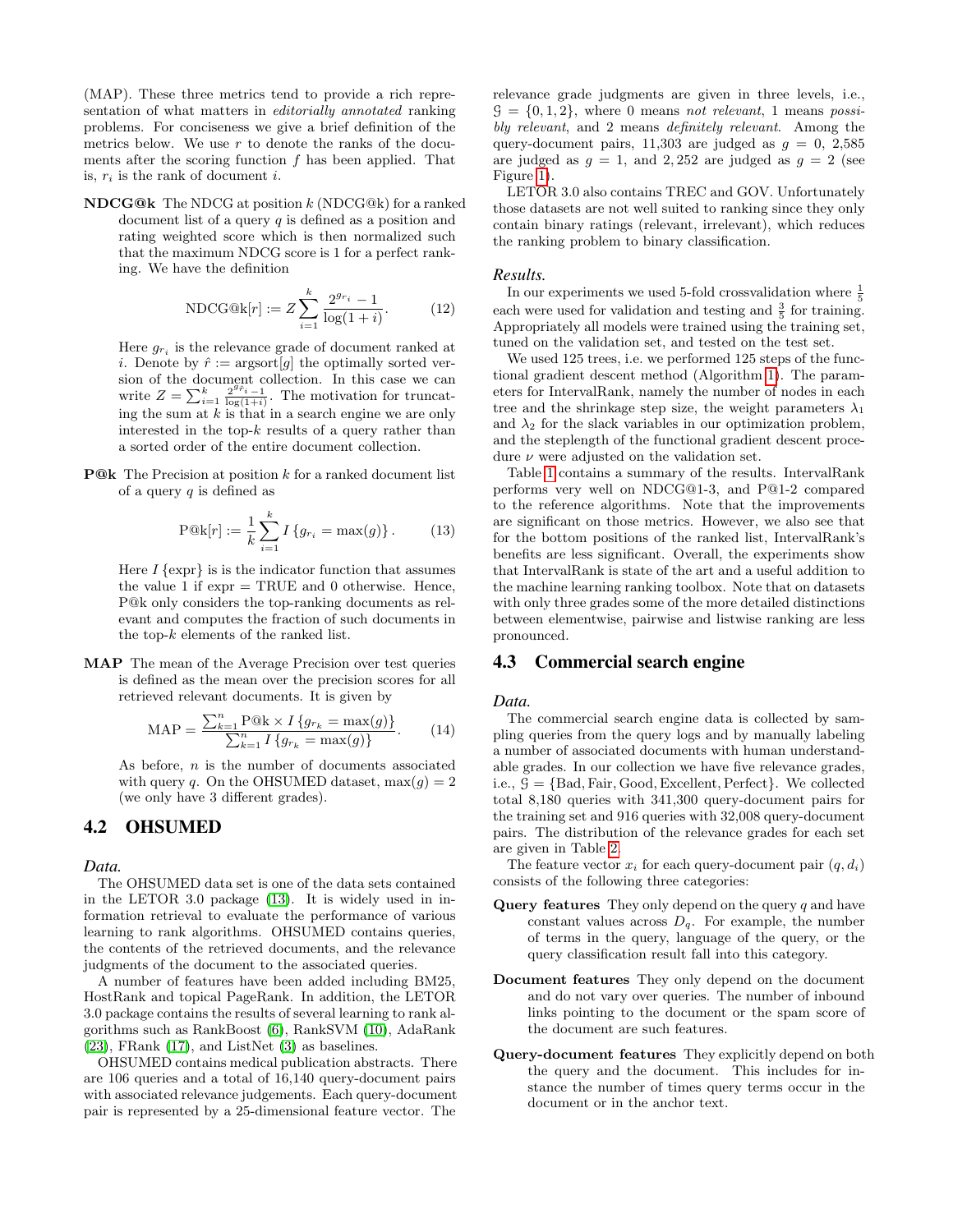| Algorithms         | N@1    | N@2        | N@3    | N@4    | N@5    | P@1    | P@2          | $_{\rm PQ3}$ | P@4    | $_{\rm P@5}$ | MAP    |
|--------------------|--------|------------|--------|--------|--------|--------|--------------|--------------|--------|--------------|--------|
| RankBoost          | 0.4632 | 0.4504     | 0.4555 | 0.4543 | 0.4494 | 0.5576 | $\;\:0.5481$ | 0.5609       | 0.5580 | 0.5447       | 0.4411 |
| RankSVM            | 0.4958 | 0.4331     | 0.4207 | 0.4240 | ).4164 | 0.5974 | 0.5494       | 0.5427       | 0.5443 | 0.5319       | 0.4334 |
| FRank              | 0.5300 | 0.5008     | 0.4812 | 0.4694 | 0.4588 | 0.6429 | ${0.6195}$   | 0.5925       | 0.5840 | 0.5638       | 0.4439 |
| ListNet            | 0.5326 | ${0.4810}$ | 0.4732 | 0.4561 | 0.4432 | 0.6524 | 0.6093       | 0.6016       | 0.5745 | 0.5502       | 0.4457 |
| AdaRank.MAP        | 0.5388 | 0.4789     | 0.4682 | 0.4721 | 0.4613 | 0.6338 | 0.5959       | 0.5895       | 0.5887 | 0.5674       | 0.4487 |
| $\rm AdaRank.NDCG$ | 0.5330 | 0.4922     | 0.4790 | 0.4688 | 0.4673 | 0.6719 | 0.6236       | 0.5984       | 0.5838 | 0.5767       | 0.4498 |
| IntervalRank       | 0.5628 | 0.5448     | 0.4900 | 0.4703 | 0.4609 | 0.6892 | 0.6522       | 0.5768       | 0.5556 | 0.5488       | 0.4466 |

Table 1: Performance on the OHSUMED dataset (we use N@k to denote NDCG@k). Note that IntervalRank outperforms other ranking algorithms in the top NDCG categories and that it is very competitive otherwise.



<span id="page-6-0"></span>Figure 1: Grade distribution on OHSUMED



<span id="page-6-2"></span>Figure 2: Grade distribution on search engine data

#### *Comparison to other algorithms.*

We compared IntervalRank with three other algorithms that we have implemented: the regression based pointwise algorithm (GBDT) [\(4\)](#page-7-1), the pairwise algorithm using squared hinge loss (GBRank) [\(26\)](#page-8-7), and the listwise algorithm using a probabilistic approach (ListMLE) [\(22\)](#page-8-2). All of these three algorithms are implemented within the functional gradient descent framework with decision trees as weak learners. The various algorithms differ only in the choice of the loss function.

GBDT: This is simply a squared loss which weighs the deviation between target score  $y_i$  and estimate  $f(x_i)$ , that

is

<span id="page-6-1"></span>
$$
l(f, x, y) = \sum_{i=1}^{n} (y_i - f(x_i))^2
$$

GBRank: It uses a loss function quite related to Interval-Rank. The main difference is that it tries to regress explicitly on the large margin interval boundaries  $\Delta_{ij}$  and moreover, that it aims for vanishing pairwise difference between identical grades.

$$
l(f, x, y) = \sum_{(i,j) \in \mathcal{O}_q} (\Delta_{ij} - f(x_i) + f(x_j))_+^2
$$
  
+  $\lambda_1 \sum_{(i,j) \in \mathcal{T}_q} (f(x_i) - f(x_j))^2$ 

Here  $\lambda_1$  is a user-defined parameter calibrating the trade-off between the monotonicity and the clustering constraints. ListMLE: It uses a logistic regression model rather than a hinge loss in the ordinal regression setting of [\(9\)](#page-7-2).

$$
l(f, x, y) = -\sum_{i=1}^{n} \log(1 + \sum_{j>i} \exp(f(x_{r_j}) - f(x_{r_i})))
$$

Here  $r_i$  is the original index of the document that should be ranked at  $i$ -th position.

#### *Results.*

We used 600 trees for all four loss functions and we compared NDCG@1 and NDCG@5 performance for evaluation purposes. Besides directly computing the NDCG values, we make one practical consideration: we used only the two most relevant documents per host. For real world search engines this is a very reasonable restriction, since retrieval of multiple similar documents from the same host may deteriorate the quality of the result set considerably. Therefore, in our test result, only two documents from the same hosts that have the highest ranking scores were allowed to be listed in the retrieved result, and then the NDCG values were computed from that list (this restriction was applied to all four algorithms).

To test whether an additive pointwise score is needed for good performance we report results for GBRank and IntervalRank with and without the regression loss

$$
l(f, x, y) = \frac{\lambda_3}{2} ||y - f(x)||_2^2.
$$

For ListMLE this is added by default since it produces rather poor performance without it. We denote the regressioncalibrated variants by  $\text{GBRank}_{\text{Reg}}$  and Interval $\text{Rank}_{\text{Reg}}$ .

Figure [3](#page-8-8) shows the (host-name limited) performance with regard to the NDCG@1 and NDCG@5 scores as a function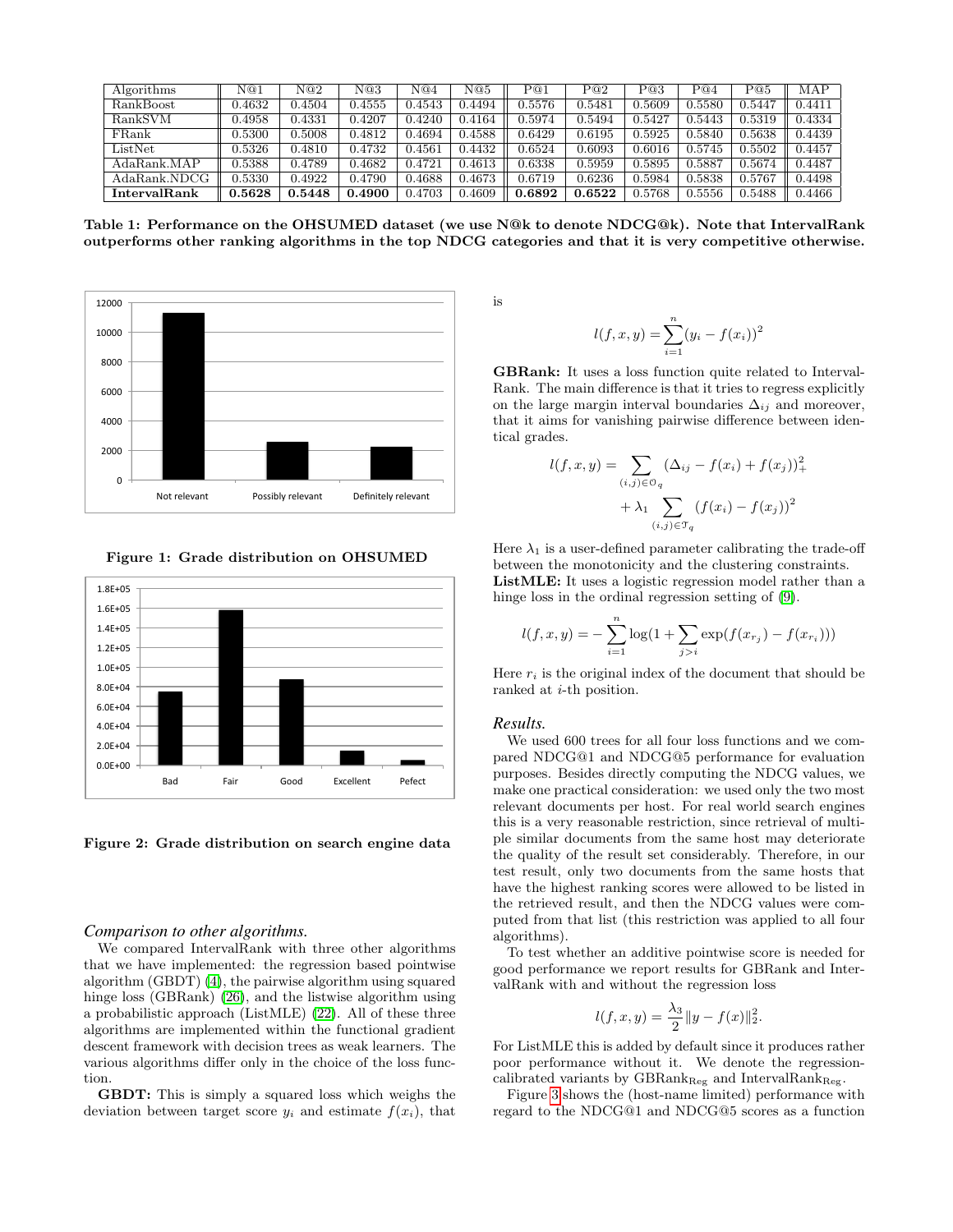of the number of decision trees. Multiple configurations of parameters were used for each algorithm in training, and the results show the performances of the best configurations on the test set. As before IntervalRank outperforms other algorithms in both both metrics. However, we again observe larger improvements in NDCG@1 than in NDCG@5, which suggests that IntervalRank performs well on the top portion of the list.

A remark regarding the magnitude of the improvement is in order: a change of 1% may appear small, however it is significant for web search in a commercial setting. Also note that the difference between the competing algorithms which represent about 5 years of progress in learning to rank is only approximately 4%.

# <span id="page-7-7"></span>5. CONCLUSION

In this paper we presented a novel combined loss function which outperforms related ranking functions on both commercial and publicly available datasets. It relies on a number of key ideas:

- An adaptive listwise approach which incorporates tied pairwise constraints.
- An efficient  $O(n \log n)$  algorithm for solving the resulting optimization problem.
- A duality result which allows us to compute the loss gradient efficiently.
- The combination of listwise and pointwise losses which ensures that we capture all relevant pieces of information inherent in an editorially annotated dataset.

We believe that each of those four pieces is useful in its own right to design improved ranking functions and their application extends beyond machine learning ranking to collaborative filtering [\(20\)](#page-8-1) and similar preference-related problems.

#### *Acknowledgments.*

We thank Mingrui Wu and Hongyuan Zha for helpful suggestions and discussions. We also thank Shihao Ji for his help in experiments.

## References

- <span id="page-7-15"></span>[1] S. Boyd and L. Vandenberghe. Convex Optimization. Cambridge University Press, Cambridge, England, 2004.
- <span id="page-7-4"></span>[2] C. Burges, T. Shaked, E. Renshaw, A. Lazier, M. Deeds, N. Hamilton, and G. Hulldender. Learning to rank using gradient descent. In Proc. Intl. Conf. Machine Learning, 2005.
- <span id="page-7-5"></span>[3] Z. Cao, T. Qin, T.-Y. Liu, M.-F. Tsai, and H. Li. Learning to rank: from pairwise approach to listwise approach. In ICML '07: Proceedings of the 24th international conference on Machine learning, pages 129–136, New York, NY, USA, 2007. ACM.
- <span id="page-7-1"></span>[4] D. Cossock and T. Zhang. Statistical analysis of bayes optimal subset ranking. IEEE Transactions on Information Theory, 54(11):5140-5154, 2008.
- <span id="page-7-9"></span>[5] C. Do, Q. Le, and C. Foo. Proximal regularization for online and batch learning. In International Conference on Machine Learning ICML, 2009.
- <span id="page-7-17"></span>[6] Y. Freund, R. Iyer, R. Schapire, and Y. Singer. An efficient boosting algorithm for combining preferences. Journal of Machine Learning Research, 4:933– 969, 2003.
- <span id="page-7-12"></span>[7] J. Friedman. Greedy function approximation: a gradient boosting machine. Technical report, Stanford University, 1999.
- <span id="page-7-10"></span>[8] J. Friedman, T. Hastie, and R. Tibshirani. Additive logistic regression: A statistical view of boosting. The Annals of Statistics, 28(2):337–374, 2000.
- <span id="page-7-2"></span>[9] R. Herbrich, T. Graepel, and K. Obermayer. Large margin rank boundaries for ordinal regression. In A. J. Smola, P. L. Bartlett, B. Schölkopf, and D. Schuurmans, editors, Advances in Large Margin Classifiers, pages 115–132, Cambridge, MA, 2000. MIT Press.
- <span id="page-7-3"></span>[10] T. Joachims. Optimizing search engines using clickthrough data. In Proceedings of the ACM Conference on Knowledge Discovery and Data Mining (KDD). ACM, 2002.
- <span id="page-7-13"></span>[11] D. Liu and J. Nocedal. On the limited memory BFGS method for large scale optimization. Mathematical Programming, 45(3):503–528, 1989.
- <span id="page-7-0"></span>[12] T. Y. Liu. Learning to Rank for Information Retrieval. Now Publishers, 2009.
- <span id="page-7-16"></span>[13] T.-Y. Liu, J. Xu, T. Qin, W. Xiong, and H. Li. Letor: Benchmark dataset for research on learning to rank for information retrieval. In LR4IR 2007, in conjunction with SIGIR 2007, 2007.
- <span id="page-7-11"></span>[14] L. Mason, J. Baxter, P. L. Bartlett, and M. Frean. Functional gradient techniques for combining hypotheses. In A. J. Smola, P. L. Bartlett, B. Schölkopf, and D. Schuurmans, editors, Advances in Large Margin Classifiers, pages 221–246, Cambridge, MA, 2000. MIT Press.
- <span id="page-7-8"></span>[15] A. Smola, S. V. N. Vishwanathan, and Q. Le. Bundle methods for machine learning. In D. Koller and Y. Singer, editors, Advances in Neural Information Processing Systems 20, Cambridge MA, 2007. MIT Press.
- <span id="page-7-6"></span>[16] M. Taylor, J. Guiver, S. Robertson, and T. Minka. SoftRank: Optimising non-smooth rank metrics. In Proceedings of International ACM Conference on Web Search and Data Mining, 2008.
- <span id="page-7-18"></span>[17] M.-F. Tsai, T.-Y. Liu, T. Qin, H.-H. Chen, and W.-Y. Ma. FRank: A ranking method with fideltiy loss. In Proceedings of International ACM SIGIR Conference on Research and development in information retrieval, 2007.
- <span id="page-7-14"></span>[18] R. J. Vanderbei. Linear Programming: Foundations and Extensions. Kluwer Academic, Hingham, 1997.